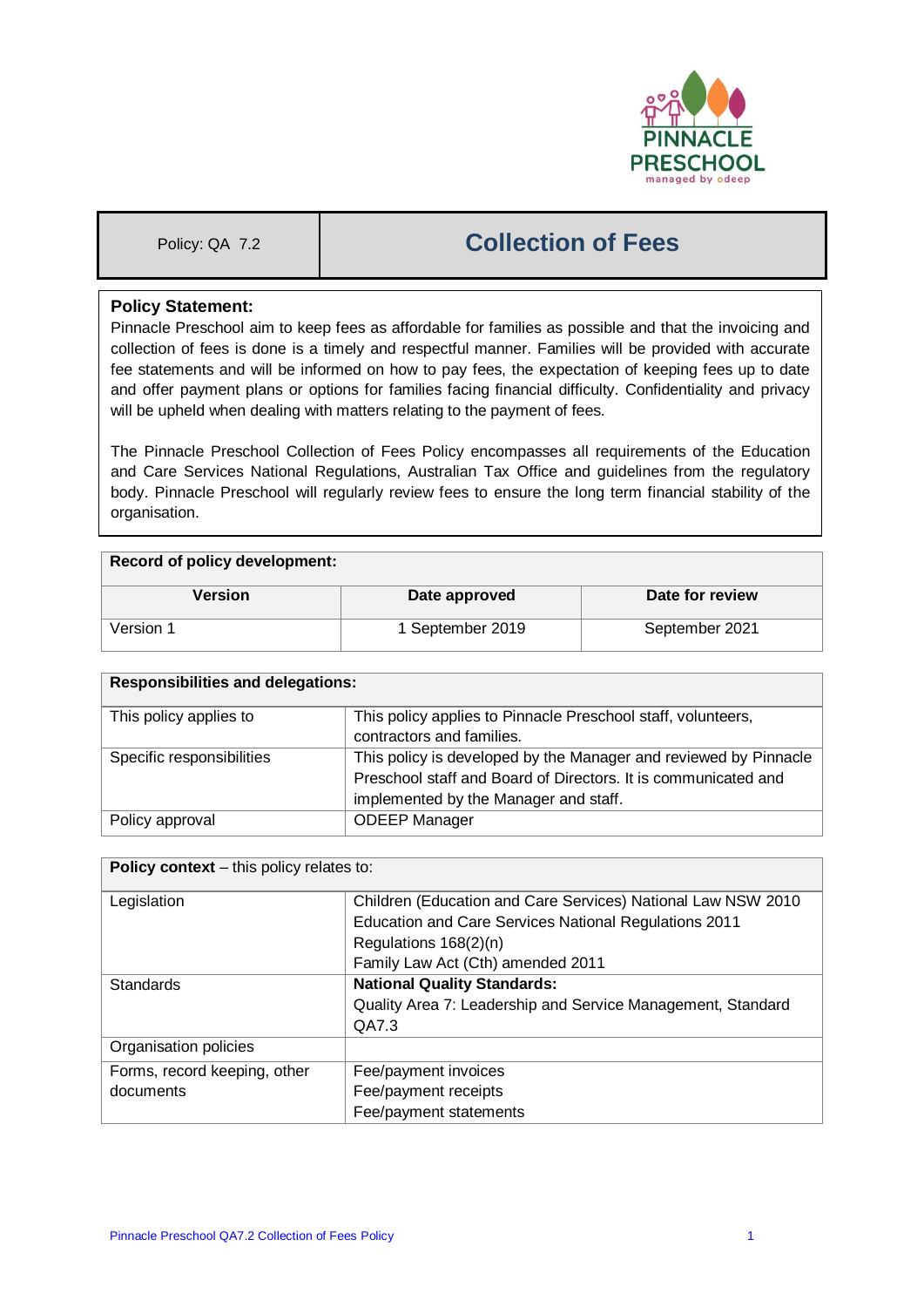

### **Fees:**

The fees for Pinnacle Preschool will be managed on a Customer Relationship Management System. On enrolment, families will be notified on what fees are payable, based on a daily or weekly basis and informed of the methods and procedures for payment.

## **Procedures:**

## **Pinnacle Preschool / ODEEP management:**

- Will be responsible for ensuring fees remain competitive in the market, as well as ensuring the long term financial stability of the service;
- Will explain the fee schedule and payment expectations to families on enrolment and as required;
- Will give at least 14 days' notice to families of any increase to fees;
- Will charge fees in a transparent and equitable manner;
- Provide a formal statement of fees at least monthly and two weeks in advance;
- Will offer flexible payment arrangements to families as needed, giving the option to pay per term, per month, per fortnight or weekly;
- Will provide a dated receipt, in accordance with regulatory requirements, for each payment made and showing any remaining balance of fees owing;
- Will offer equity fees to identified families who have a health care card. Pinnacle Preschool may require to cap these positions at 10 children per day to ensure financial longevity; Families may then be offered a non-equity position;
- Reserve the right to suspend a child's enrolment if fees fall 2 weeks behind. All efforts will be made to assist families to catch up their fee payments or to enter payment plans. If a family is unable to pay preschool fees, Pinnacle Preschool may terminate the child's enrolment;
- Will ensure that families are able to access the Fee Policy and be provided the assistance needed to understand their rights and responsibilities.

#### **Pinnacle Preschool staff:**

- Will direct any concerns or questions relating to fees to Pinnacle Preschool / ODEEP management or administration;
- Will assist families, as needed, to speak to Pinnacle Preschool /ODEEP management in regards to difficulties with paying fees or late accounts;
- Will be aware of the Fee Policy and assist where necessary to manage fees.

#### **Pinnacle Preschool families:**

- Will pay their fees as outlined in the enrolment process and keep their fees at least 2 weeks in advance;
- Will speak to Pinnacle Preschool staff / ODEEP management if they are experiencing any difficulty in paying their child's fees, before they become in arrears;
- Are required to pay fees on public holidays that fall on days their child is enrolled;
- Will inform Pinnacle Preschool when their child is unable to attend due to sickness or holidays. Fees will still be payable on days that absences occur;
- Will record the arrival and departure time of their child as required each day;